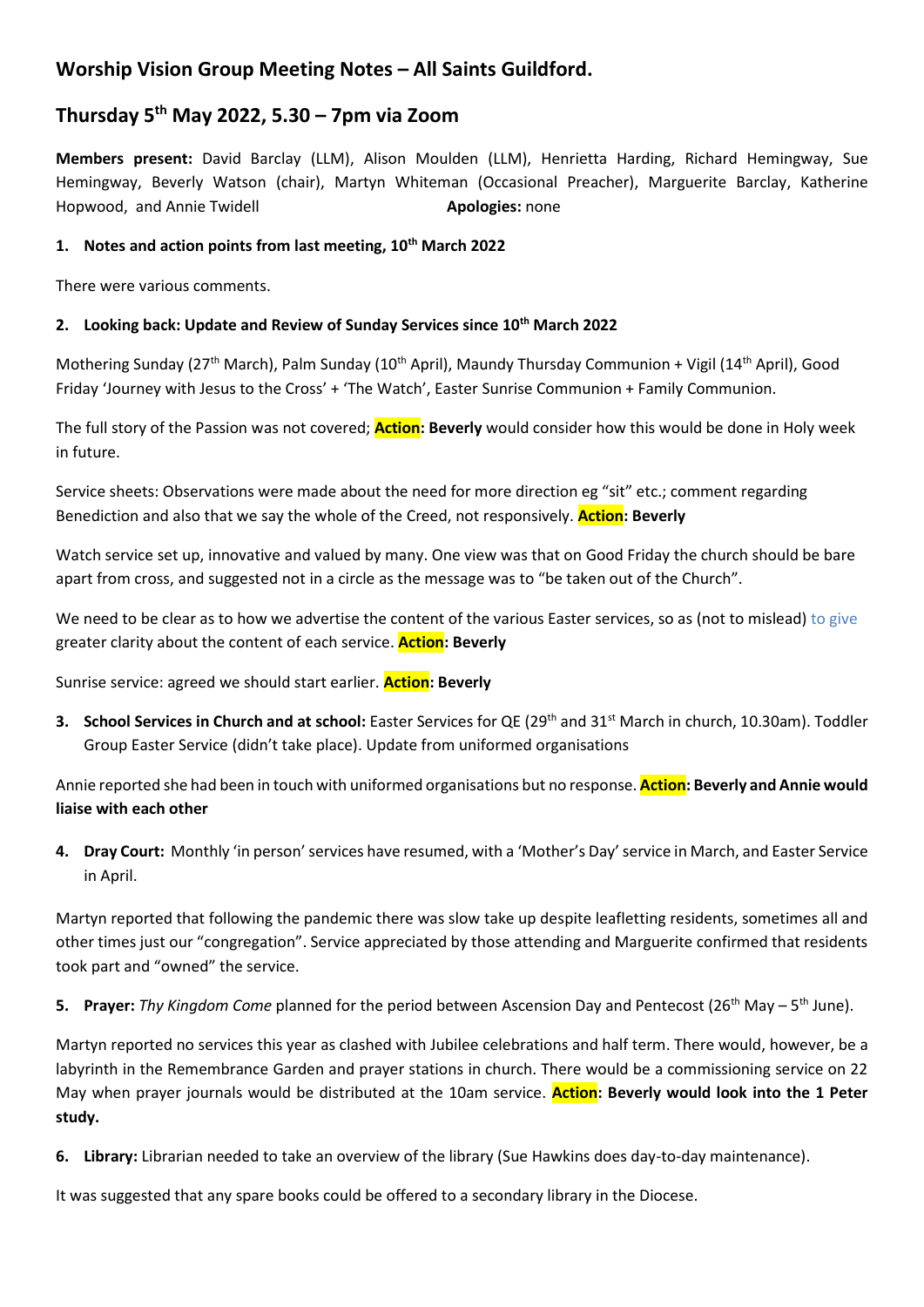The role would be advertised in the newsletter and also in the Deanery briefing. **Action: Beverly to liaise with Trish re our newsletter and liaise with the Deanery also drafting a job description.** 

## **7. Looking forwards:**

**a) Worship Rota for May to August 2022:** see attachment

**Action: Beverly** update Ascension Day entry; Alison preach 6 June; talk to Jeremy regarding August.

People had found 4pm service very meaningful. There was a suggestion of having Communion café-style at 4pm.

**b) Proposal to re-instate a Communion Service at 10am on the 3rd Sunday of each month:** this would be an 'All-Age Communion' (due to the fact that numbers attending 8am Communion services are so small)

There was a wide ranging discussion on this proposal. Finally it was proposed that the PCC should be requested to there being a trial in July and in September, if the second time was considered appropriate. This was agreed unanimously, save for one abstention.

**c) Use of the chapel for worship:** chapel in use again, with chairs stacked neatly. Proposal to sell 30 of the new chairs to alleviate pressure on storage (PCC decision required)

There was a full discussion with probably all taking part. Finally it was proposed that the problem of storing the currently surplus chairs should be referred to the premises vision group requesting that they review the situation and, if possible, come up with some storage proposals, alternative to storing the chairs in the Chapel, for our consideration on 7<sup>th</sup> July. This was agreed unanimously. Action Beverly to next agenda and advise Property Vision Group. [**Note! Appendix written following meeting giving background]**

(d) **Wearing of robes in Services**: we were referred to: [https://www.cofeguildford.org.uk/about/governance/diocesan-procedures-policies-and-regulations/public](https://www.cofeguildford.org.uk/about/governance/diocesan-procedures-policies-and-regulations/public-worship/clergy-and-robes)[worship/clergy-and-robes](https://www.cofeguildford.org.uk/about/governance/diocesan-procedures-policies-and-regulations/public-worship/clergy-and-robes) Superceded by a newer directive [https://www.churchofengland.org/about/leadership-and-governance/legal-services/canons-church](https://www.churchofengland.org/about/leadership-and-governance/legal-services/canons-church-england/section-b#b18)[england/section-b#b18](https://www.churchofengland.org/about/leadership-and-governance/legal-services/canons-church-england/section-b#b18) circulated to the group.

Beverly opened the discussion by saying that during the pandemic we had got out of the habit of wearing robes. The topic needed to be brought to the PCC with a proposal, but Beverly proposed that we should postpone this discussion as it was not urgent business. Agreed unanimously. Action Beverly to next agenda.

**d) Choral Scholars:** decision as to whether we should work towards this for September (Jeremy in agreement).

Also proposed it be postponed. Agreed unanimously. Action Beverly to next agenda.

**8. Worship Space:** Proposal to keep some kneelers for use in church, and to dispose of those that are no longer needed (PCC decision required, pending response from the archdeacon as to the process involved). Congregation members would be offered the opportunity 'purchase' a kneeler/kneelers, and to make a donation to church funds in lieu of this.

Also proposed it be postponed. Agreed unanimously. Action Beverly to next agenda.

### **9. Courses:**

**a) Lent Course 2022:** *Discipleship Explored* – complete, with an average of 20-25 people taking part, and three break-out groups in place.

This had taken place and had overall been well received; reference May magazine for observations.